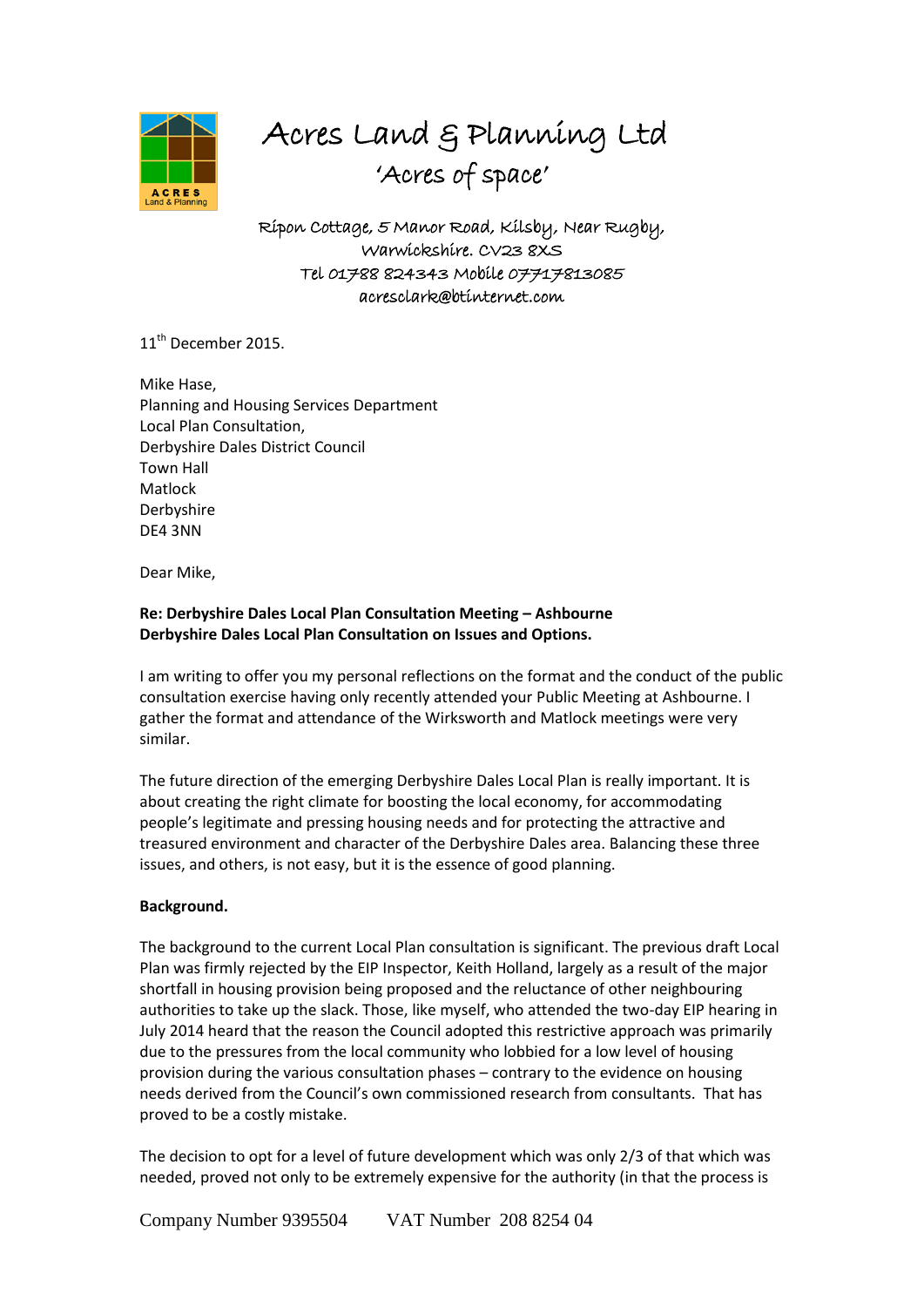now having to be repeated at huge cost) but also very damaging for the Council's reputation. It has also opened up the authority to a market -led (rather than a plan-led) regime whereby the authority has, for the time being, has lost control of its own future. Indeed, it is now critically vulnerable to appeals, although the 'presumption in favour of sustainable development' still ensures that only 'sustainable' sites come through the process.

#### **The current consultation.**

Based on my perception of the current Public Consultation exercise, there is a grave danger that history could repeat itself.

Firstly, the Ashbourne public meeting (as is often the case) was largely attended by the middle-aged to elderly with 'conservative' attitudes towards change and negative perceptions about the merits of progress. This is entirely understandable but this is not the age group which the Local Plan is largely catering for – since the plan looks 20 years ahead. Yet it would appear to be they who are determining the outcome of the process and shaping the future of the District. In my view, strenuous efforts should be made to engage younger people in the consultation process (including children in schools and colleges) so that they too can understand and debate the implications of planning and growth and help the District plan accordingly, it might also attract some badly needed recruits into the profession.

Secondly, the format of the meeting was presented as 'them and us' with the officers and councillors sitting on the top table raised above the audience and the attendees sitting down below. After the initial presentation, people were then invited to ask questions and make comments, but the consequence was simply an adversarial exchange whereby officers were forced to defend statements and field questions rather than engage in productive debate and discussion about the merits and the implications of growth and change – or perhaps more important, the implications of **not** doing so,

Thirdly, the content of the presentations, although informative, were punctuated by foreboding about the future, whereby the prospect of development was presented as a 'threat' and a warning that people wouldn't like it, rather than as an opportunity to shape the District and provide new facilities. The inevitable outcome was a series of challenges from the floor against the proposed scale of growth – largely from people who clearly failed to grasp that the housing requirements largely emanate from their own longevity and their children's needs. The need for housing does not arise from aliens or in-migrants – although of course in-movement is a natural phenomenon in the Derbyshire Dales, (otherwise the District would simply dwindle and decline as people gradually die) it comes from local people. Sadly the restraint policy which has been applied through previous plans has resulted in the loss of young people from the Dales and an ageing population – something the Council now acknowledge as one of the principal challenges for the District – a problem which sadly is largely self-inflicted.

Finally, the choices which were presented at the meeting were couched purely in terms of 'housing impact' – thereby encouraging people to view housing development as the overwhelming threat. The genuine problems facing the people of the Derbyshire Dales were barely mentioned. They are for example; the need for jobs, the closure of schools, shops and pubs (due to tougher trading conditions –due partly again to lack of growth), the shortage of local housing, the impact of mineral extraction on communities as a result of dust and heavy lorries,(admittedly a County responsibility) and the poor local public transport services and accessibility etc.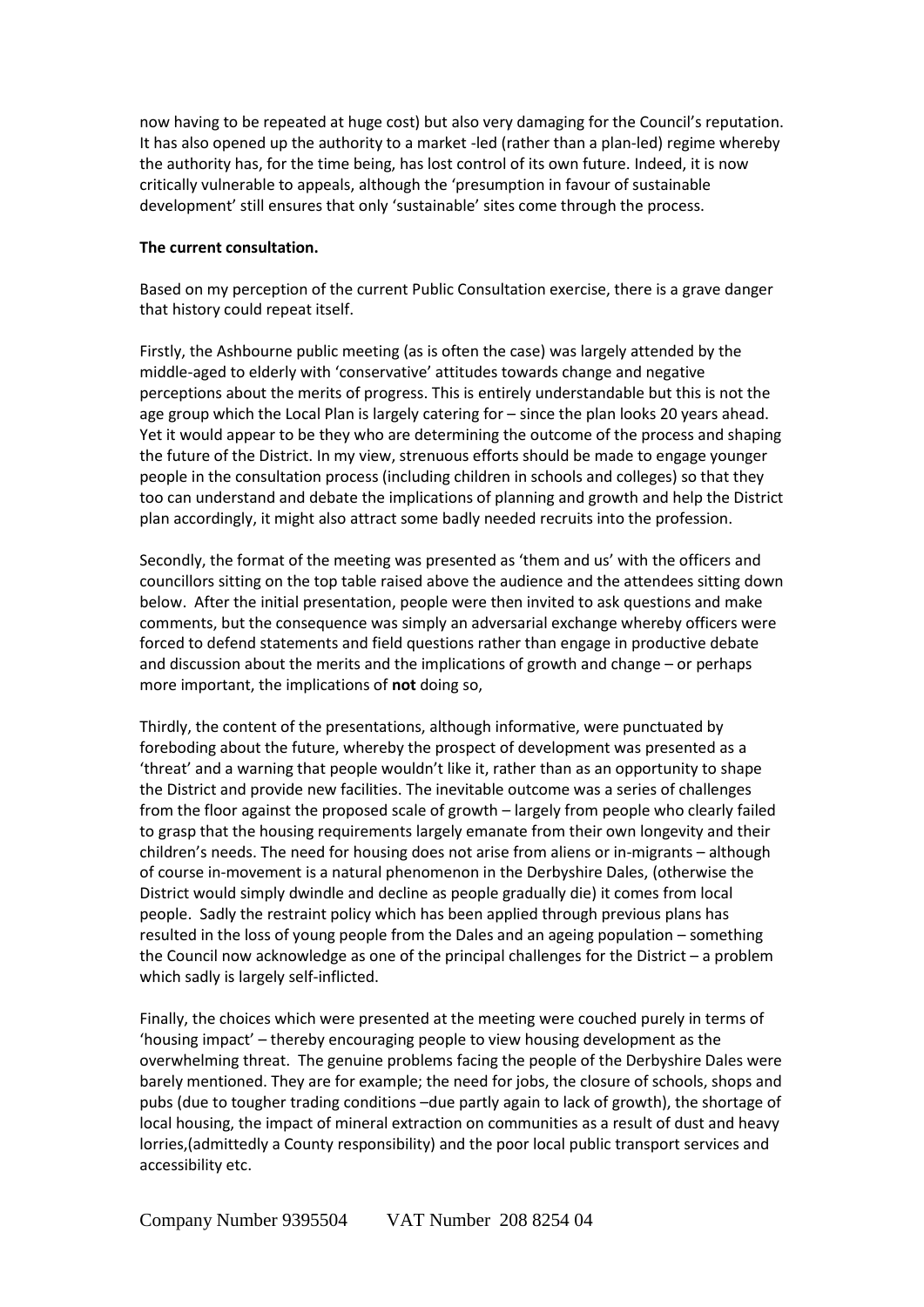Although the three options; 5300 dwellings (affordable needs only), 6440 dwellings (Meeting current pressures) and 7200 dwellings (boosting economic growth) were presented at the outset – the higher economic growth option and the prospects of promoting investment and jobs was not really discussed at all during the meeting.

Sadly the consultation leaflet comes across in a similar vein. The Survey Monkey exercise asks a series of bald and unconnected questions which are simply designed to provide a statistical answer (and presumably provide a mandate) but give little or no assistance to the reader in reaching a decision. People (especially those retired people, who have the time to respond to surveys), will no doubt vote against development as a means of protecting their interests.

Planning should go beyond simply responding to a popularity contest. The Council have a duty to opt for the strategy which is right for the Derbyshire Dales, not the approach which the elderly, affluent and outspoken would ideally wish to see occur.

## **The key issues.**

The Council need to take an objective, well rounded and positively planned approach towards their own future, which fosters a 'business led' and ambitious attitude towards change in the District. This does not mean sacrificing the character of the towns and villages in Derbyshire Dales but building on the strengths of the District whilst protecting those elements of the character and townscape which give the area its unique advantages.

It means attracting and retaining young people and families, not restraining development so that youngsters are priced out of the market. It means boosting jobs, so that investment returns and the District can thrive. It means building on the special characteristics of the Dales to attract more visitors and holiday-makers who bring prosperity into the area, which in turn bring wealth and jobs to local people.

Derbyshire Dales is extremely diverse with a complicated housing market. As was discussed at the July 2014 Examination in Public, it looks outwards in a variety of different directions – towards Derby, towards Sheffield, towards Manchester and towards the Potteries and the West Midlands. Derbyshire Dales also has a complicated internal market framed by Ashbourne, Matlock and Wirksworth but punctuated by the many smaller villages especially in the southern parts of the District which have a potential and a capacity for growth and are not constrained by landscape or environmental designations. It is not easy calculating the scale and distribution of housing needs, but it is important.

Against that background, it is not an option to simply ignore the needs for housing by deflecting those pressures to other Districts simply because the Derbyshire Dales area is well known for its attractive landscape and countryside. The Strategic Housing Market Assessment identifies the broad scale of housing requirement for the District. Therefore contrary to the message conveyed at the Ashbourne Public Meeting, Derbyshire Dales will not be bowing to Government pressure by catering for 6500+ new homes, it will be catering for its **own internally generated** housing needs. To do otherwise would be to rely on other surrounding areas to help out in accommodating Derbyshire Dales' needs.

Furthermore, there is no logic to the argument that because Derbyshire Dales is partly covered by National Park (and therefore most of the housing must be accommodated within half the area) that the scale of provision should be reduced. On the contrary, is there is an